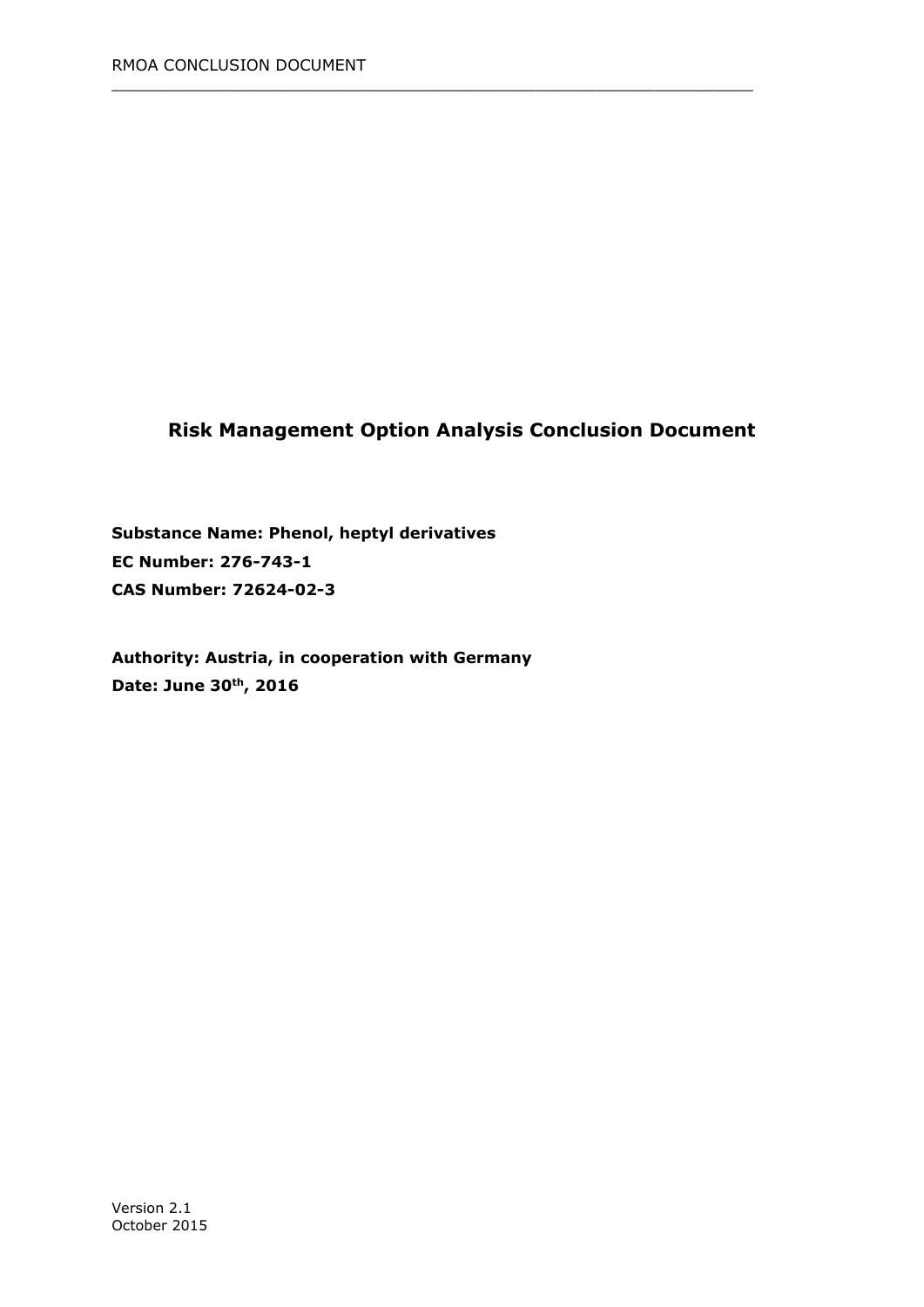#### **DISCLAIMER**

 $\_$  , and the set of the set of the set of the set of the set of the set of the set of the set of the set of the set of the set of the set of the set of the set of the set of the set of the set of the set of the set of th

The author does not accept any liability with regard to the use that may be made of the information contained in this document. Usage of the information remains under the sole responsibility of the user. Statements made or information contained in the document are without prejudice to any further regulatory work that ECHA or the Member States may initiate at a later stage. Risk Management Option Analyses and their conclusions are compiled on the basis of available information and may change in light of newly available information or further assessment.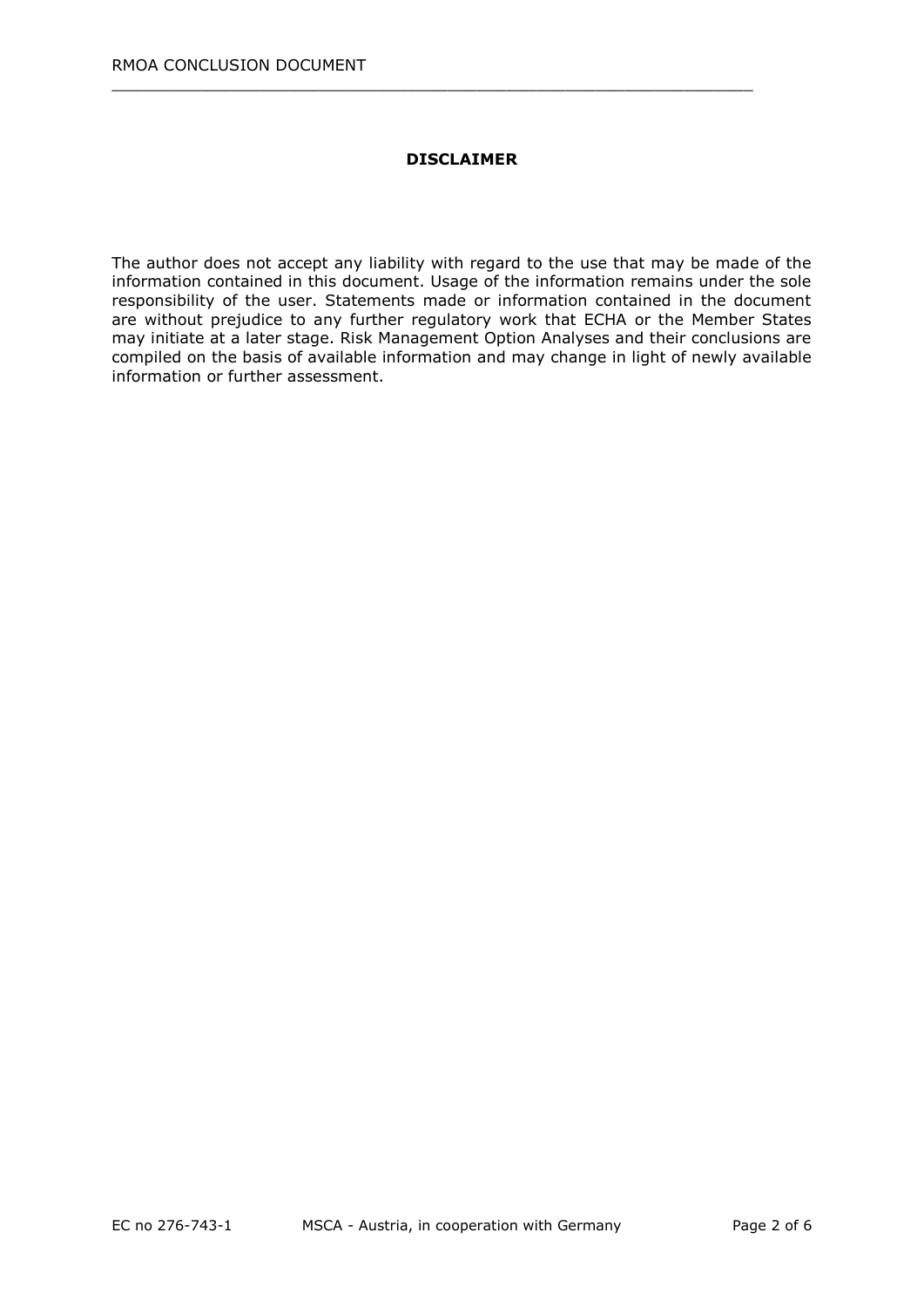# **Foreword**

-

The purpose of Risk Management Option analysis (RMOA) is to help authorities decide whether further regulatory risk management activities are required for a substance and to identify the most appropriate instrument to address a concern.

 $\_$  , and the set of the set of the set of the set of the set of the set of the set of the set of the set of the set of the set of the set of the set of the set of the set of the set of the set of the set of the set of th

RMOA is a voluntary step, i.e., it is not part of the processes as defined in the legislation. For authorities, documenting the RMOA allows the sharing of information and promoting early discussion, which helps lead to a common understanding on the action pursued. A Member State or ECHA (at the request of the Commission) can carry out this case-bycase analysis in order to conclude whether a substance is a 'relevant substance of very high concern (SVHC)' in the sense of the SVHC Roadmap to 2020<sup>1</sup>.

An RMOA can conclude that regulatory risk management at EU level is required for a substance (e.g. harmonised classification and labelling, Candidate List inclusion, restriction, other EU legislation) or that no regulatory action is required at EU level. Any subsequent regulatory processes under the REACH Regulation include consultation of interested parties and appropriate decision making involving Member State Competent Authorities and the European Commission as defined in REACH.

This Conclusion document provides the outcome of the RMOA carried out by the author authority. In this conclusion document, the authority considers how the available information collected on the substance can be used to conclude whether regulatory risk management activities are required for a substance and which is the most appropriate instrument to address a concern. With this Conclusion document the Commission, the competent authorities of the other Member States and stakeholders are informed of the considerations of the author authority. In case the author authority proposes in this conclusion document further regulatory risk management measures, this shall not be considered initiating those other measures or processes. Since this document only reflects the views of the author authority, it does not preclude Member States or the European Commission from considering or initiating regulatory risk management measures which they deem appropriate.

 $1$  For more information on the SVHC Roadmap: [http://echa.europa.eu/addressing](http://echa.europa.eu/addressing-chemicals-of-concern/substances-of-potential-concern/svhc-roadmap-to-2020-implementation)[chemicals-of-concern/substances-of-potential-concern/svhc-roadmap-to-2020](http://echa.europa.eu/addressing-chemicals-of-concern/substances-of-potential-concern/svhc-roadmap-to-2020-implementation) [implementation](http://echa.europa.eu/addressing-chemicals-of-concern/substances-of-potential-concern/svhc-roadmap-to-2020-implementation)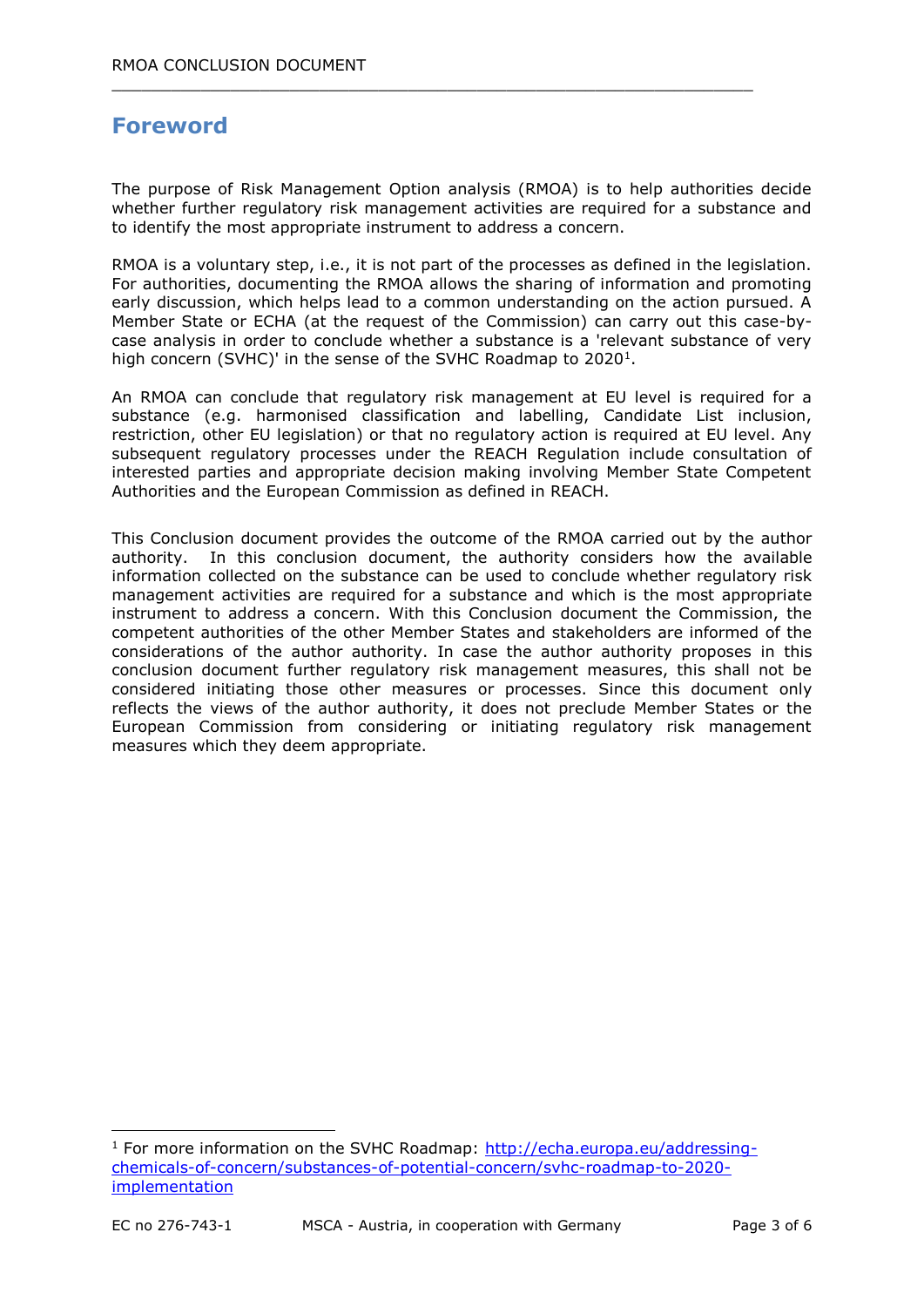### **1. OVERVIEW OF OTHER PROCESSES / EU LEGISLATION**

 $\_$  , and the set of the set of the set of the set of the set of the set of the set of the set of the set of the set of the set of the set of the set of the set of the set of the set of the set of the set of the set of th

A written procedure was carried out in the Endocrine Disruptor Expert Group in April/May 2016 regarding the endocrine disrupting properties of phenol, heptyl, derivs. for the environment. In summary, the provided comments largely support the identification of phenol, heptyl, derivs. as an endocrine disruptor for the environment.

Phenol, heptyl derivs. is part of the US EPA HPV Challenge program. Evaluation has started in 2003. Since then several data gaps have been closed by additional tests by industry and finalised health and environmental effect data have been made available.<sup>2</sup> Additionally in a second approach alkyl phenols (as a whole group, including Phenol, heptyl derivs.) have been evaluated by another industry "sponsor".

#### **2. CONCLUSION OF RMOA**

This conclusion is based on the REACH and CLP data as well as other available relevant information taking into account the SVHC Roadmap to 2020, where appropriate.

| <b>Conclusions</b>                                | Tick<br>box |
|---------------------------------------------------|-------------|
| Need for follow-up regulatory action at EU level: |             |
| Harmonised classification and labelling           |             |
| Identification as SVHC (authorisation)            |             |
| <b>Restriction under REACH</b>                    |             |
| Other EU-wide regulatory measures                 |             |
| Need for action other than EU regulatory action   |             |
| No action needed at this time                     |             |

#### **3. NEED FOR FOLLOW-UP REGULATORY ACTION AT EU LEVEL**

Phenol, heptyl derivs. are usually used in lubricant additives as polymer. According to the registrant(s) information, phenol, heptyl derivs. is imported in the EU in polymerised form and formulated to commercial mixtures.

On the basis of current knowledge it can be expected that these mixtures are used industrially, and by professionals and consumers in lubricants and greases in vehicles or machinery, which will result in wide dispersive indoor use and outdoor use in closed and open systems.

The residual content of unreacted monomer (phenol, heptyl derivs.) in the polymer material which is imported, is suggested by the registrant(s) to be very low.

Several compounds within the group of alkylphenols are known to act as endocrine disruptors in the environment. 4-nonylphenol, branched and linear and 4-tertoctylphenol are already on the candidate list because of their endocrine disrupting properties in the environment.

Based on in vivo and in vitro findings and read across within the group of alkylphenols it

-

<sup>&</sup>lt;sup>2</sup> [https://java.epa.gov/oppt\\_chemical\\_search/](https://java.epa.gov/oppt_chemical_search/) (search term 72624-02-3)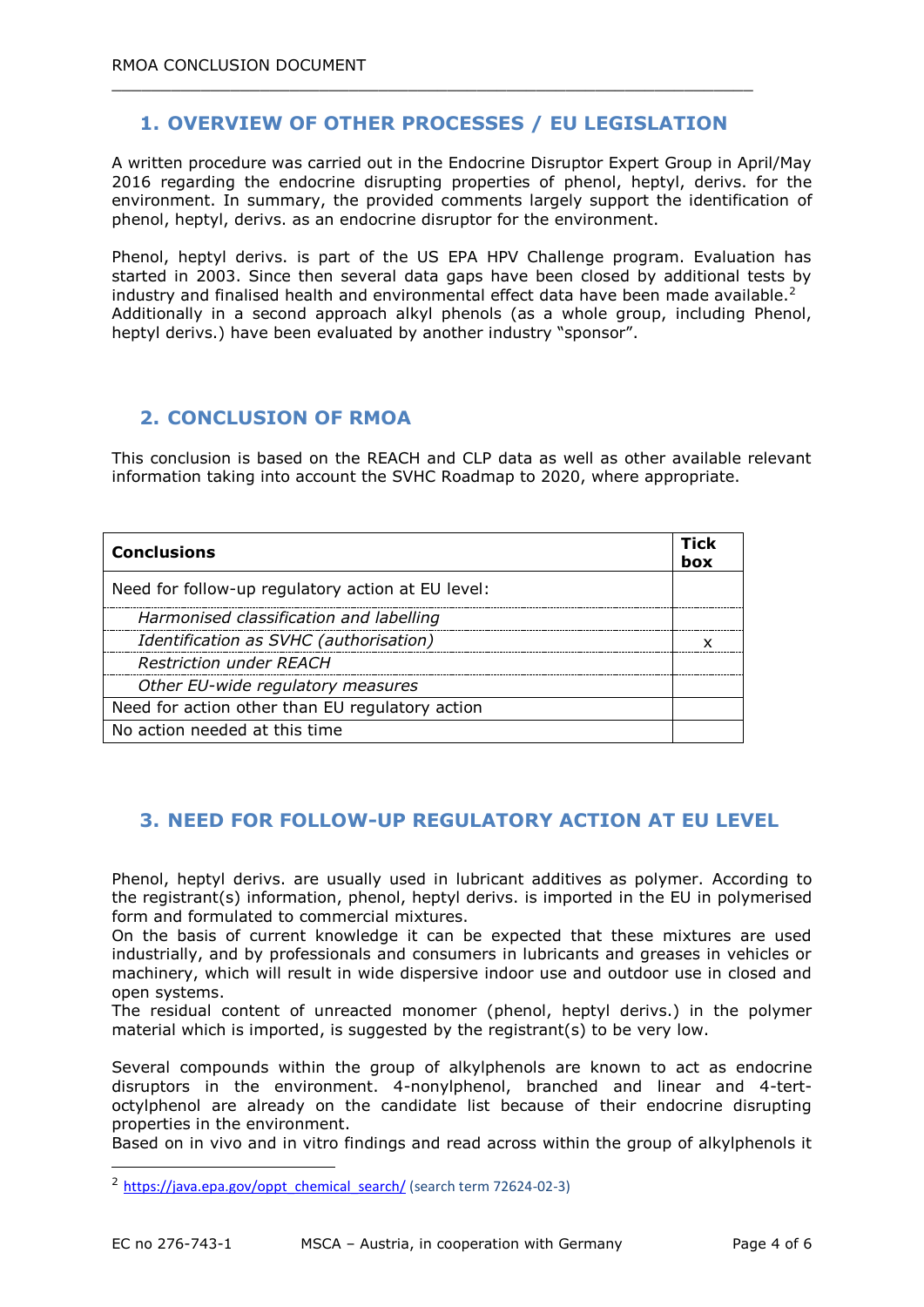is concluded that phenol, heptyl derivs. fulfils the WHO/IPCS definition for endocrine disrupters for the environment and it is anticipated that the criteria of Art 57 (f) are fulfilled.

 $\_$  , and the set of the set of the set of the set of the set of the set of the set of the set of the set of the set of the set of the set of the set of the set of the set of the set of the set of the set of the set of th

A written procedure was carried out in the Endocrine Disruptor Expert Group in April/May 2016 regarding the endocrine disrupting properties of Phenol, heptyl derivs. for the environment. In summary, the provided comments largely support the identification of phenol, heptyl derivs. as an endocrine disruptor for the environment.

The consideration of further risk management measures is appropriate due to the fact that phenol, heptyl derivs. may enter the environment as residual monomer and cause adverse endocrine disrupting effects. Thus reduction of relevant emission sources as a mid-term goal and substitution on long- term are considered appropriate .

Currently no factual information exists that phenol, heptyl derivs. might be used as substitute for other alkylphenols already identified (or in the process of identification) as SVHCs. However, based on its similar structure and physico-chemical properties, phenol, heptyl derivs. has the potential of being used as substitutes.

Apart from its use in polymer production phenol, heptyl derivs. may also be used as an intermediate in the manufacture of other chemicals. It needs to be clarified, how high the content of residual phenol, heptyl derivs. is in those compounds and final products. The identification of phenol, heptyl derivs. as SVHC due to its endocrine disrupting properties is therefore considered as an important first step for the subsequent investigation of compounds which contain phenol, heptyl derivs. and thus lead to an exposure to the environment by phenol, heptyl derivs.

## **3.1 Identification as a substance of very high concern, SVHC (first step towards authorisation)**

Based on an in depth assessment of the available *in vivo* and *in vitro* findings and read across within the group of alkylphenols it is the opinion of the eMSCA that phenol, heptyl derivs. fulfils the WHO/IPCS definition for endocrine disrupters for the environment and thus should be considered as an Endocrine Disruptor (ED) and identified as SVHC according to the criteria of article 57 (f).

For Endocrine Disruptors no specific classification category under CLP-Regulation exists. Therefore, the Candidate List is presently the only means for the formal identification of an endocrine disrupting substance within the EU chemical policy, as it allows to reach a consensus on European level on substances which exhibit serious effects on the environment.

Furthermore the identification of phenol, heptyl derivs. as an endocrine disruptor by inclusion into the Candidate List would be an important step for further risk management measures considering other substances containing residual concentrations of free phenol, heptyl derivs. (such as certain reaction products including polymers which may contain unreacted concentrations of the monomer.) which may exhibit adverse effects.

The SVHC roadmap encourages the grouping of substances with similar properties, structure and/or uses in order to avoid substitution of one substance of the group by another one. Several compounds within the group of alkylphenols are known to act as endocrine disruptors in the environment. 4-nonylphenol, branched and linear and 4-tertoctylphenol are already on the candidate list because of their endocrine disrupting properties in the environment. Phenol, heptyl derivs. clearly falls into this group of substances.

Based on the fact that a broad band of lubricants additives exists, it can be assumed that